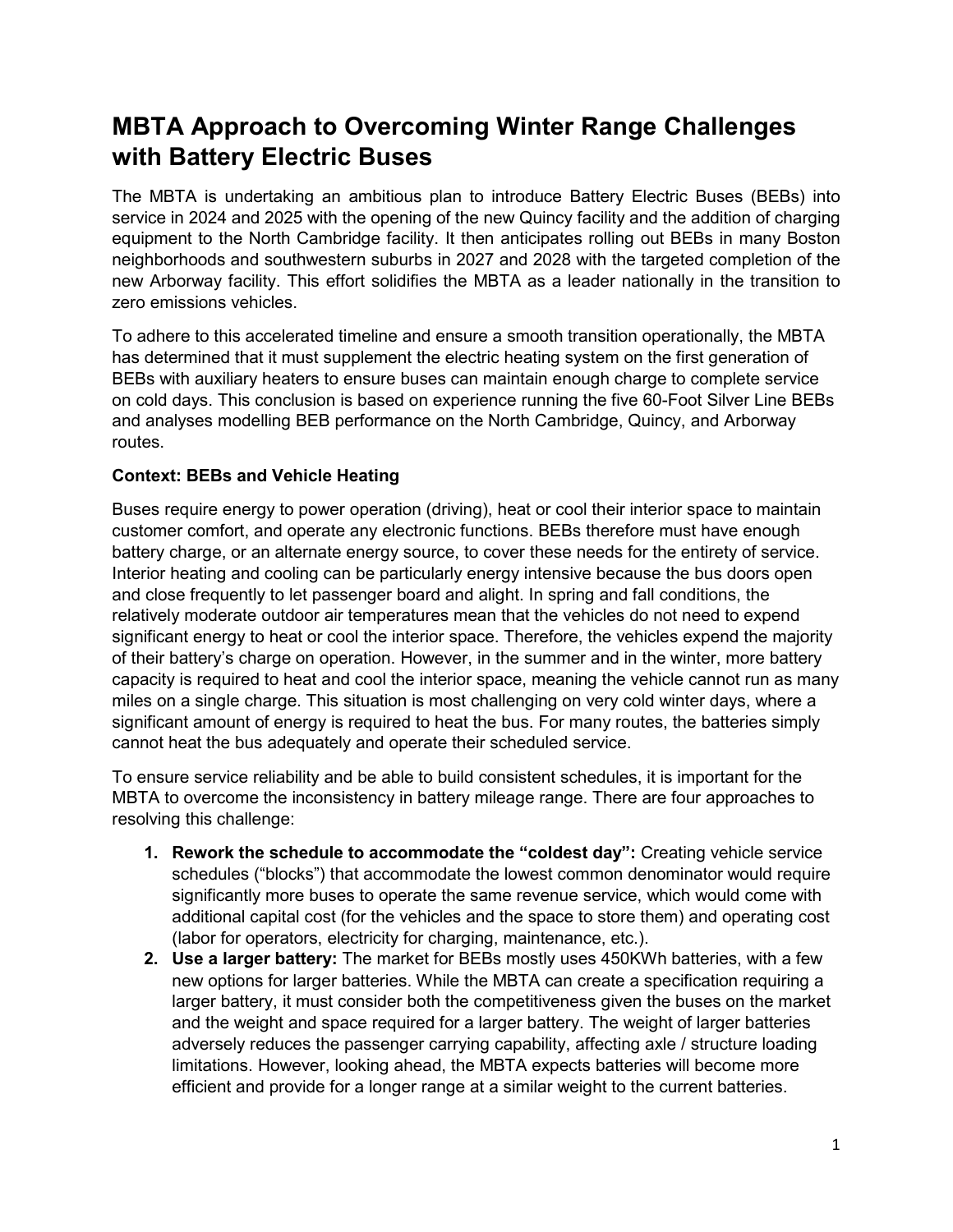- **3. Charge more frequently throughout the service day:** The MBTA can populate inroute charging stations at key points in the network to allow buses to charge during midblock layover periods. In the long-term, the MBTA anticipates incorporating this approach.
- **4. Supplement heating with Auxiliary Heaters**: On the coldest days, the MBTA can employ auxiliary diesel-fueled heaters on the buses to reserve a consistent amount of charge for vehicle operation. The MBTA is using this approach in the near-term, to ensure it can have BEBs in service as soon as feasible.

## **Short Term Approach – Auxiliary Heaters**

The MBTA plans to supplement the electric heaters on the first generation of BEBs with dieselfueled auxiliary heaters to use during extreme winter temperatures to maintain operator and customer comfort. Designing the bus so the auxiliary heaters will only kick on during the coldest days, rather than using them for all heating needs, means the MBTA is targeting their use to the conditions when the battery is under the most strain to heat the bus. While this approach does not eliminate fossil fuels entirely from operation, it provides a pathway for the MBTA to accelerate the deployment of BEBs, ensure reliability, and limit the emissions.

Service simulations help estimate the amount of diesel fuel and costs anticipated with this approach. For routes 71 and 73 out of North Cambridge, the MBTA estimates it can deliver service using the same bus blocks as today with an estimated 6,250 gallons (approximately \$14,400) of diesel fuel for the heaters per year, based on historical temperatures. This approach results in net fewer emissions than today's conditions even with the fully electric trolleybuses, as the trolleybuses often require substitution with diesel hybrids due to roadwork, wire problems, and other incidents. These current day substitutions result in an average of nearly 30,000 gallons of diesel, costing approximately \$69,000 per year. As compared to diesel hybrid service, the delta is even greater.



*Comparison of Average Annual Tons of CO2 Emissions for Routes 71 +73 Operated with 100% diesel hybrids, ETBs with diesel hybrid substitutions (planned and unplanned), and BEBs using auxiliary heaters in extreme temperatures.*